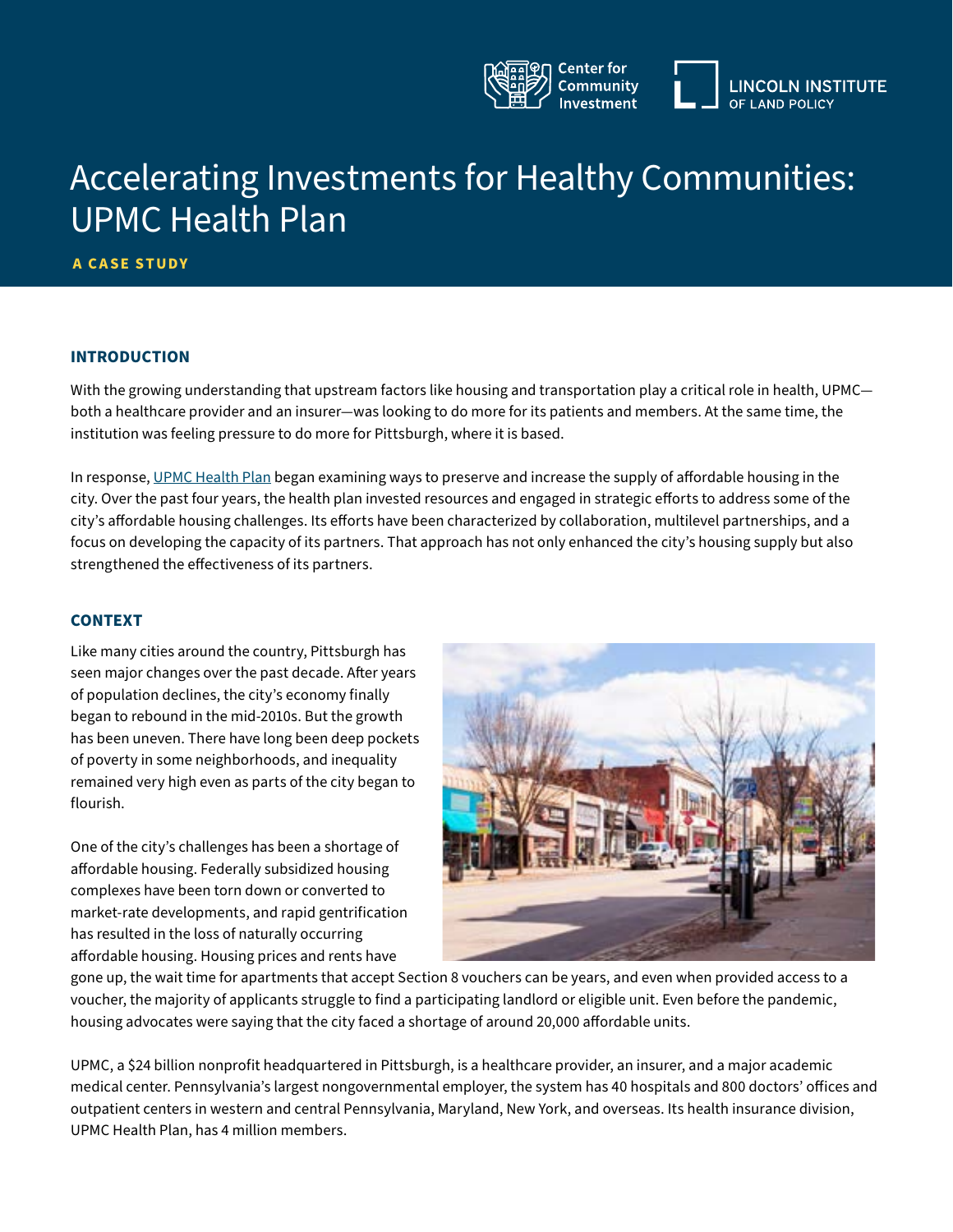UPMC providers saw the effects of poverty in their patients with lower incomes, and administrators knew that the health plans would save money if their members were healthier. At the same time, the system was facing distinct public pressure to do more for the city, particularly given its rapid growth, large size, and nonprofit tax status.

UPMC's health plan was particularly well-situated to address the social determinants of health. Unlike many health plans with members dispersed across a region, UPMC Health Plan is the largest medical insurer in western Pennsylvania and covers a significant chunk of the local market, with market share exceeding 50 percent in some areas. Its leaders knew that place-based actions would necessarily impact a large portion of the membership.

#### **BUILDING PARTNERSHIPS IN THE NEW WORLD OF COMMUNITY INVESTMENT**

The system had been providing community benefit grants to local organizations for many years. But UPMC Health Plan's first real foray into community development occurred in 2017, with a \$20 million investment in [Omicelo,](https://www.omicelo.com/) a local Black-led, mission-driven real estate investment firm. It also began contributing over \$1 million annually in operating support to seven community development corporations in the city and across western Pennsylvania via the state Department of Community and Economic Development's [Neighborhood Partnership Program](https://dced.pa.gov/programs/neighborhood-assistance-program-nap/) (NPP). But at that time, the health plan did not yet have a focused strategy for engaging with the community or investing upstream in a comprehensive, impactful way.

As part of its effort to develop such a strategy, in 2018, UPMC Health Plan joined five other large healthcare institutions in an initiative run by the [Center for Community Investment.](https://centerforcommunityinvestment.org/) [Accelerating Investments for Healthy Communities](https://centerforcommunityinvestment.org/accelerating-investments-healthy-communities) (AIHC) was a three-year project designed to help participating health systems strategically deploy their assets to advance affordable housing by taking a systematic approach, going beyond individual transactions to build pipelines of deals, convening local partners to articulate community shared priorities, and utilizing their skills and relationships to improve the policy context and ecosystem in their targeted geographies.

Selecting a target geography and core team of community partners took some time. When UPMC Health Plan initially joined AIHC, its leaders chose Erie, Pennsylvania, as their focus. After Phase I of the initiative, they decided to shift to the most important geography for the system—Pittsburgh, their headquarters city.

Pennsylvania subsequently identified Erie as a Health Equity Zone under its regional health transformation plans, and work did continue in Erie's east side. In 2019, UPMC affiliates supported the Erie Center for Arts and Technology, which purchased the abandoned Wayne School from the Erie School District and completed Erie's first New Markets Tax Credit transaction. A nearly \$12 million capital project, the 80,000-square-foot facility serves as a multiuse community resource facility that houses a Federally Qualified Health Center (FQHC), pharmacy, nursing school, afterschool programs, and workforce training—and serves as an incubator for several Black-led, start-up community organizations.

However, shifting their overall focus to Pittsburgh gave UPMC Health Plan the chance to work out from the center and in a market where they have a greater market share. Their team also shifted as the work evolved. The initial Pittsburgh team they assembled included representatives from organizations with whom the institution had previously worked. As UPMC Health Plan's leaders deepened their understanding of the types of partners who could help them move closer to the communities they were trying to serve and the institutions who could be true partners in implementation, they replaced the team's early members with representatives from other organizations. These included [Neighborhood Allies](https://neighborhoodallies.org/), an umbrella organization of community groups; [Bridgeway Capital](https://www.bridgewaycapital.org/), a respected regional CDFI; and the head of [ACTION-](https://actionhousing.org/)[Housing,](https://actionhousing.org/) a large, well-regarded nonprofit developer.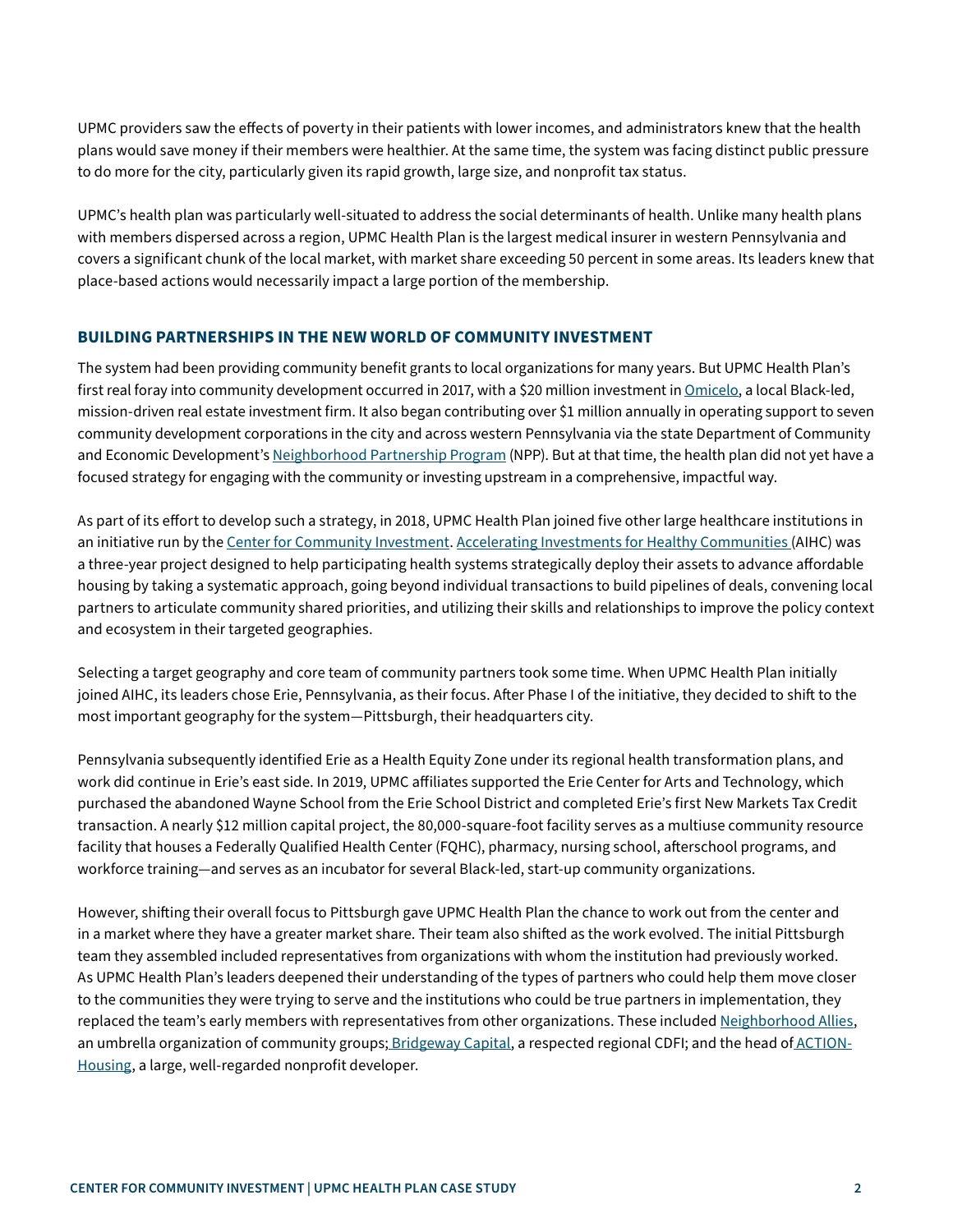The choice of these particular partners was purposeful. Several members of the new team had preexisting relationships, allowing the group to move nimbly. ACTION-Housing was a well-established nonprofit housing developer with ties throughout the area. And Neighborhood Allies, an umbrella organization, had expanded its capacity in recent years and strengthened its work with nonprofit and start-up minority developers. The group was well-positioned to work as an intermediary between UPMC Health Plan and Pittsburgh's broader community investment field. "We joined around shared goals," said Kevin Progar, project director at UPMC Health Plan.

Bridgeway Capital was also able to act as an intermediary. The CDFI had a strong reputation throughout the region but had not previously been known as a major actor in the affordable housing sector. Utilizing Bridgeway as a partner allowed UPMC Health Plan to leverage the lender's underwriting experience, knowledge of the region, and ability to mobilize additional capital. Meanwhile, the collaboration and funding that the AIHC partnership provided helped Bridgeway deepen its work in the affordable housing space. Working in partnership helped reduce the risk of entering a new arena, ensuring that the new direction would be substantial and sustained and making it worth the learning curve.

### **SETTING PRIORITIES AND TAKING FIRST STEPS**

These partners were critical as UPMC Health Plan's leaders began to consider committing resources to bolster affordable housing in the city. A collaborative approach was central to the work from the beginning. Rather than simply starting from the neighborhood closest to the UPMC campus or creating from scratch the criteria that would determine which communities to target, UPMC Health Plan's representatives worked closely with leaders from Neighborhood Allies, Bridgeway, and ACTION-Housing to identify the city's health "hot spots" that might be the best choices for housing investments. They also made it a priority to include affordable housing in neighborhoods of opportunity, relatively more affluent places that had not previously welcomed such developments.

Gradually, UPMC Health Plan's leaders created a set of criteria and a strategy to address housing issues in Pittsburgh. The criteria called for investment across the spectrum of affordability in the city. As UPMC Health Plan wrote in its promotional materials,

# "We layer three distinct funding approaches at individual, neighborhood, and systems levels to pursue three distinct activities across the housing spectrum: address homelessness, combat cost burden, and promote wealth building."

Among the team's members, preservation quickly emerged as one of the most critical issues to address. In late 2020, recognizing the opportunity to create a collaborative platform that would have greater influence on the ecosystem, UPMC Health Plan established the [Preservation Working Group](https://neighborhoodallies.org/how-we-help/preservation-working-group/). Its original goal was to maintain long-term affordability, especially in buildings that utilized deed restrictions, low-income housing tax credits (LIHTC), or subsidies.

"What's the good of funding two more LIHTC deals of 100 units if we lose 500 units?" Kevin Progar, project director at UPMC Health Plan, pointed out. Acknowledging that many of the residents leaving the city because of affordability issues are Black, he noted, "For us, it was the equity element, and the reality of the economics: that the subsidies never get replaced if a subsidized building goes away."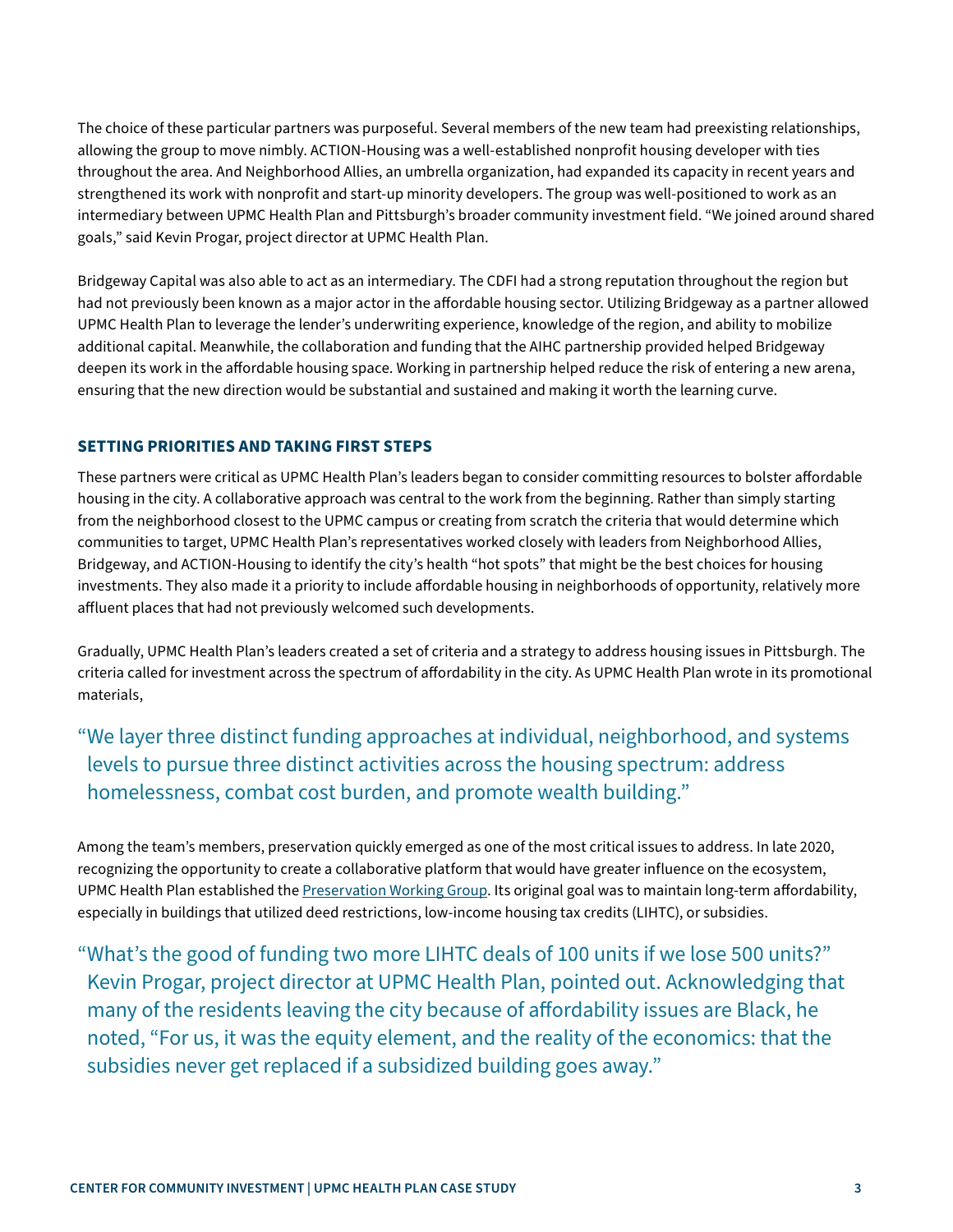#### **LENDING WEIGHT AND EXPERTISE…**

The Preservation Working Group started with UPMC Health Plan and its key partners, but it expanded to include other significant stakeholders like [City of Bridges Community Land Trust](https://cityofbridgesclt.org/) and the new nonprofit [Rising Tide Partners](https://risingtidepartners.org/), the [Heinz Endowments,](https://www.heinz.org/) [Pittsburgh's Urban Redevelopment Authority](https://www.ura.org/), [Allegheny County Economic Development,](https://www.alleghenycounty.us/economic-development/index.aspx) [Western](https://www.wprdc.org/)  [Pennsylvania Regional Data Center,](https://www.wprdc.org/) [CREATE Lab,](https://www.cmucreatelab.org/home) and [the Pennsylvania Housing Finance Agency.](https://www.phfa.org/) The group's aims have gradually expanded to include identifying affordable housing in Pittsburgh that might be at risk, advocating for policies and programs that could bolster preservation, and acting as a leader in efforts to maintain affordable properties around the region.

The group took a number of important steps. It played a key role in inventorying and establishing a database of the city's affordable housing units. It also began monitoring the progress of the city's pipeline of affordable housing deals and developed criteria to prioritize deals to focus on.

Over time, the working group's members began engaging in local and state advocacy to increase funding for housing programs and strengthen the existing affordable housing ecosystem. For example, members began pushing to increase funding for housing programs by removing a cap from the housing fund created by real estate transfer taxes in the state, and they met with the Pennsylvania Housing Finance Agency (PHFA) to discuss the issue.

In 2021, when American Rescue Plan Act (ARPA) funding became available, the group successfully advocated for \$5 million each from the city's and county's ARPA allocations, resulting in \$10 million to protect existing affordable housing in Pittsburgh and neighboring municipalities. It has also recommended that the state use a portion of its ARPA funds for a one-time \$100 million investment in a state affordable housing fund, as well as for a \$50 million investment in the state's Developer Opportunity Fund and another \$50 million grant to Pennsylvania's CDFIs. In 2022, many members of the group are engaged in an effort to increase the availability of funds for the Pennsylvania Housing Affordability and Rehabilitation [Enhancement Fund](https://www.phfa.org/legislation/act105.aspx) (also known as the state housing trust fund), which is administered by PHFA and delivers tens of millions of dollars each year to communities in every county to expand low-income housing, prevent homelessness, and promote homeownership.

Group members and observers say that UPMC Health Plan's presence in the group has been critical. The system took the effort seriously, lending its expertise, weight, and lobbyists to help the group shape its message and connect with key contacts in Harrisburg and elsewhere.

#### **…AND FUNDING**

At the same time as the working group was assessing the policy and regulatory landscape, UPMC Health Plan and its partners were moving ahead with addressing the local affordable housing environment. In September 2020, the health plan made a commitment to invest \$15 million from insurance reserves in affordable housing in Pittsburgh. "We felt it was enough to be impactful, and we hope this capital can play a role in leveraging support for 1,000 units," said Progar.

The first \$3 million of that amount went to the health plan's CDFI partner, Bridgeway Capital. In 2021, UPMC Health Plan and some of its allies proposed the development of an affordable housing loan fund that would be housed at Bridgeway. The goal was to create a source of funding that could fill gaps and offer creative financing solutions. In particular, the fund was designed to be flexible enough to help preserve existing units before they were converted to market rate. "How do we develop a fund to start a conversation and get mission-motivated buyers interested in long-term affordability? That was our motivation," said Progar.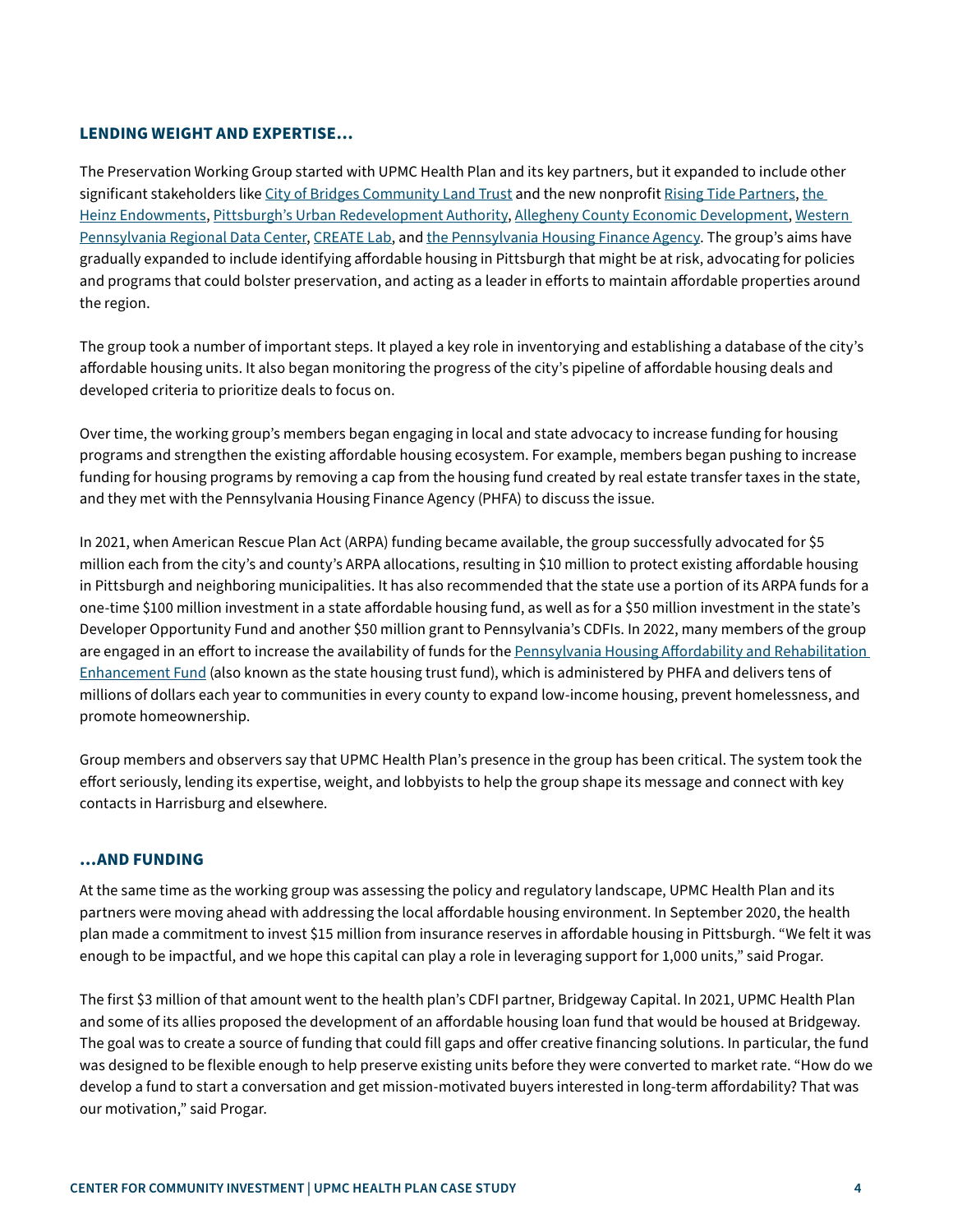The loan fund started at \$7.95 million. Along with its \$3 million low-interest loan, UPMC Health Plan's presence helped spur a \$1.5 million loan from the Kresge Foundation and \$325,000 from a pool of funding connected to the AIHC initiative.

Bridgeway's first loan through the Affordable Housing Loan Fund went to support ACTION-Housing's renovation of three buildings at Pittsburgh Theological Seminary into the Stanton-Highland Apartment complex, which will be affordable to households earning between 20 and 80 percent of Pittsburgh's AMI. That project includes homes for people with disabilities as well as units for young adults who are aging out of foster care.

Since then, the fund has been actively supporting affordable housing in Pittsburgh. By the end of May 2022, it had committed loans that helped create 278 units for households with low and very low incomes. In total, including developments in process, the fund has contributed to a pipeline of over \$100 million in projects representing over 450 rental units, 70 percent of which offer affordability: 233 at below 50 percent AMI, 45 at 50–80 percent AMI, and 55 workforce units up to 120 percent AMI. All met the criteria the team identified during AIHC. In the high-opportunity neighborhood of Squirrel Hill, for instance, a \$3 million loan to ACTION-Housing will help create 43 new LIHTC apartments, demonstrating the importance of not just choosing places to work, but targeting investments to meet the needs of people in those places.

Aside from its work with the Affordable Housing Loan Fund, UPMC Health Plan made a few other direct investments that also aligned closely with the criteria and priorities it had developed with its partners. For example, in an effort to increase the acceptance of Section 8 vouchers around the city, Pittsburgh's Urban Redevelopment Authority (URA) established the [Small](https://www.ura.org/pages/small-landlord-fund)  [Landlord Fund](https://www.ura.org/pages/small-landlord-fund) to finance the rehabilitation of local properties in exchange for recipient landlords agreeing to accept tenants who use the vouchers or five-year deed restrictions for households earning less than 80 percent AMI. Determining that this was an effort worth supporting, the health plan committed \$150,000 to the fund and facilitated the investment of another \$150,000 from the AIHC-affiliated funding pool, both at 0 percent interest. By the end of 2021, this fund had financed the rehab of four properties with a total of 10 units and was being restructured to better meet borrowers' needs.

UPMC Health Plan made a few other direct investments utilizing value-based purchasing contracts with community-based organizations and service delivery innovation that are outlined in the state Medicaid managed care contract. Examples include a \$360,000 contribution to support ACTION-Housing's emergency rental assistance and housing stabilization center, \$1 million to the nonprofit [Rebuilding Together Pittsburgh](https://rtpittsburgh.org/) for a home stabilization pilot program, and \$450,000 to Rising Tide Partners to renovate apartments and develop a wellness program. In 2022, the Health Plan renewed over \$1 million via the state's NPP to continue providing operating support to seven neighborhood CDCs and nonprofit housing developers. The hospital system also provided a virtually no-cost land lease valued at \$2 million to a local organization creating a 51-unit lowincome housing development for LGBTQ seniors, as well as \$6.5 million in in-kind clinical, medical, and social services for [Second Avenue Commons](https://secondavenuecommons.org/), a state-of-the-art low-barrier shelter in downtown Pittsburgh

#### **LEAVING PARTNERS WELL-PLACED FOR THE FUTURE**

Although AIHC ended in 2021, UPMC Health Plan remains committed to furthering affordable housing preservation and development in Pittsburgh—and is determined to continue to do so in a collaborative manner. "For our leadership, that continues to be one of the central considerations: how do we do this in a way that's cooperative, not out in front but really supporting local institutions like Bridgeway and our NPP partners," said Progar. One key element that has made this possible has been UPMC Health Plan's commitment to having full-time staff dedicated to managing this work, which includes building and maintaining those relationships as well as the planning, finance, and advocacy that result in housing units.